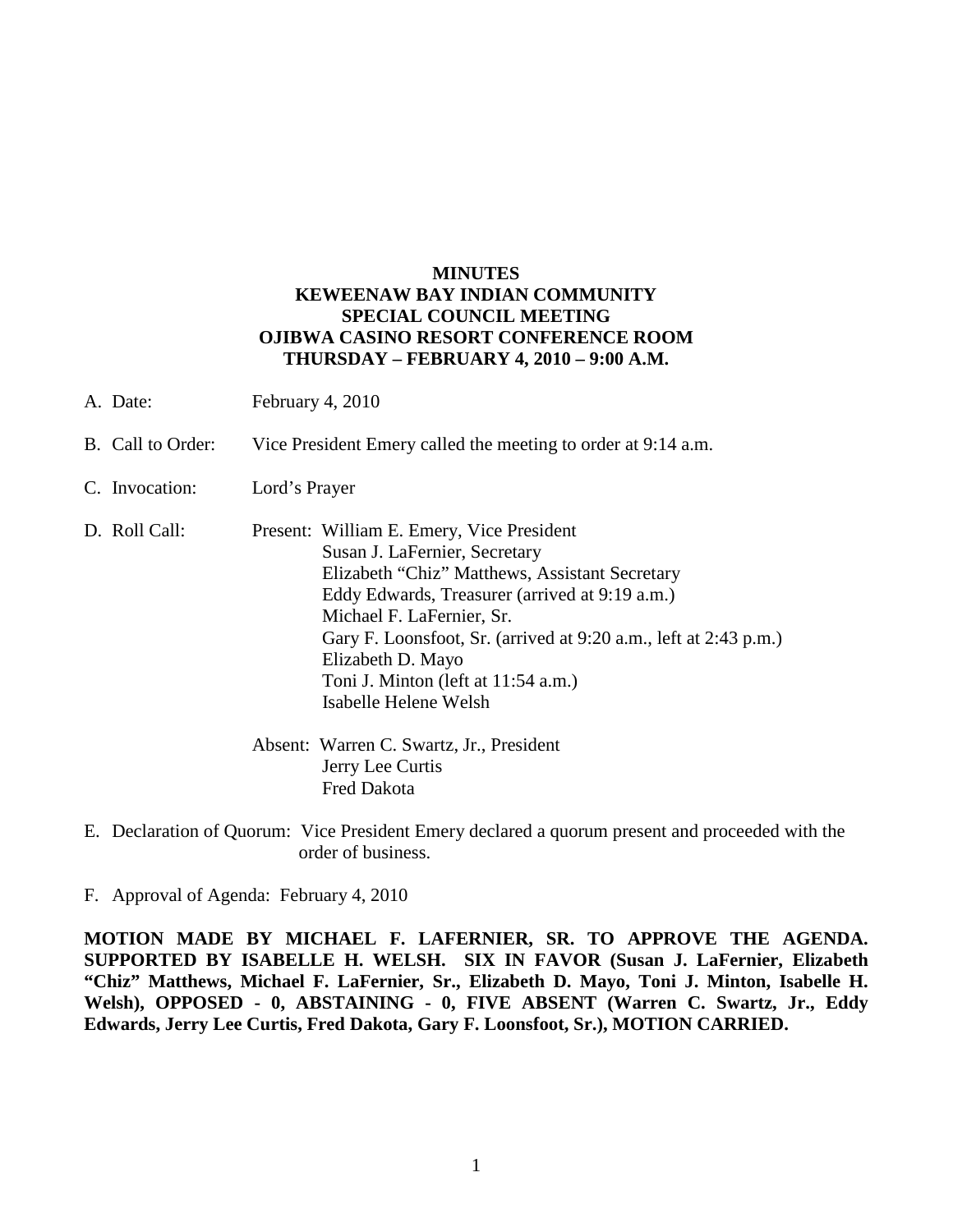- G. Approval of Meeting Minutes:
	- 1. September 17, 2009

**MOTION MADE BY ELIZABETH D. MAYO TO APPROVE THE SEPTEMBER 17, 2009 MEETING MINUTES WITH THE CHANGE. SUPPORTED BY TONI J. MINTON. SIX IN FAVOR (Susan J. LaFernier, Elizabeth "Chiz" Matthews, Michael F. LaFernier, Sr., Elizabeth D. Mayo, Toni J. Minton, Isabelle H. Welsh), OPPOSED - 0, ABSTAINING - 0, FIVE ABSENT (Warren C. Swartz, Jr., Eddy Edwards, Jerry Lee Curtis, Fred Dakota, Gary F. Loonsfoot, Sr.), MOTION CARRIED.**

**Eddy Edwards arrived at 9:19 a.m.** 

**Gary Loonsfoot, Sr. arrived at 9:20 a.m.** 

2. September 24, 2009

**MOTION MADE BY GARY F. LOONSFOOT, SR. TO APPROVE THE SEPTEMBER 24, 2009 MEETING MINUTES. SUPPORTED BY ELIZABETH "CHIZ" MATTHEWS. SEVEN IN FAVOR (Susan J. LaFernier, Elizabeth "Chiz" Matthews, Michael F. LaFernier, Sr., Gary F. Loonsfoot, Sr.**, **Elizabeth D. Mayo, Toni J. Minton, Isabelle H. Welsh), OPPOSED - 0, ONE ABSTAINING (Eddy Edwards), THREE ABSENT (Warren C. Swartz, Jr., Jerry Lee Curtis, Fred Dakota), MOTION CARRIED.**

3. September 28, 2009

**MOTION MADE BY TONI J. MINTON TO APPROVE THE SEPTEMBER 28, 2009 MEETING MINUTES. SUPPORTED BY GARY F. LOONSFOOT, SR. SIX IN FAVOR (Susan J. LaFernier, Elizabeth "Chiz" Matthews, Gary F. Loonsfoot, Sr., Elizabeth D. Mayo, Toni J. Minton, Isabelle H. Welsh), OPPOSED - 0, TWO ABSTAINING (Eddy Edwards, Michael F. LaFernier, Sr.), THREE ABSENT (Warren C. Swartz, Jr., Jerry Lee Curtis, Fred Dakota), MOTION CARRIED.**

4. September 29, 2009

**MOTION MADE BY TONI J. MINTON TO APPROVE THE SEPTEMBER 29, 2009 MEETING MINUTES. SUPPORTED BY ELIZABETH "CHIZ" MATTHEWS. SEVEN IN FAVOR (Susan J. LaFernier, Elizabeth "Chiz" Matthews, Michael F. LaFernier, Sr., Gary F. Loonsfoot, Sr., Elizabeth D. Mayo, Toni J. Minton, Isabelle H. Welsh), OPPOSED - 0, ONE ABSTAINING (Eddy Edwards), THREE ABSENT (Warren C. Swartz, Jr., Jerry Lee Curtis, Fred Dakota), MOTION CARRIED.**

- H. New Business:
	- 1. Tom Chosa, I.T. Tribal Information System Rite Track Implementation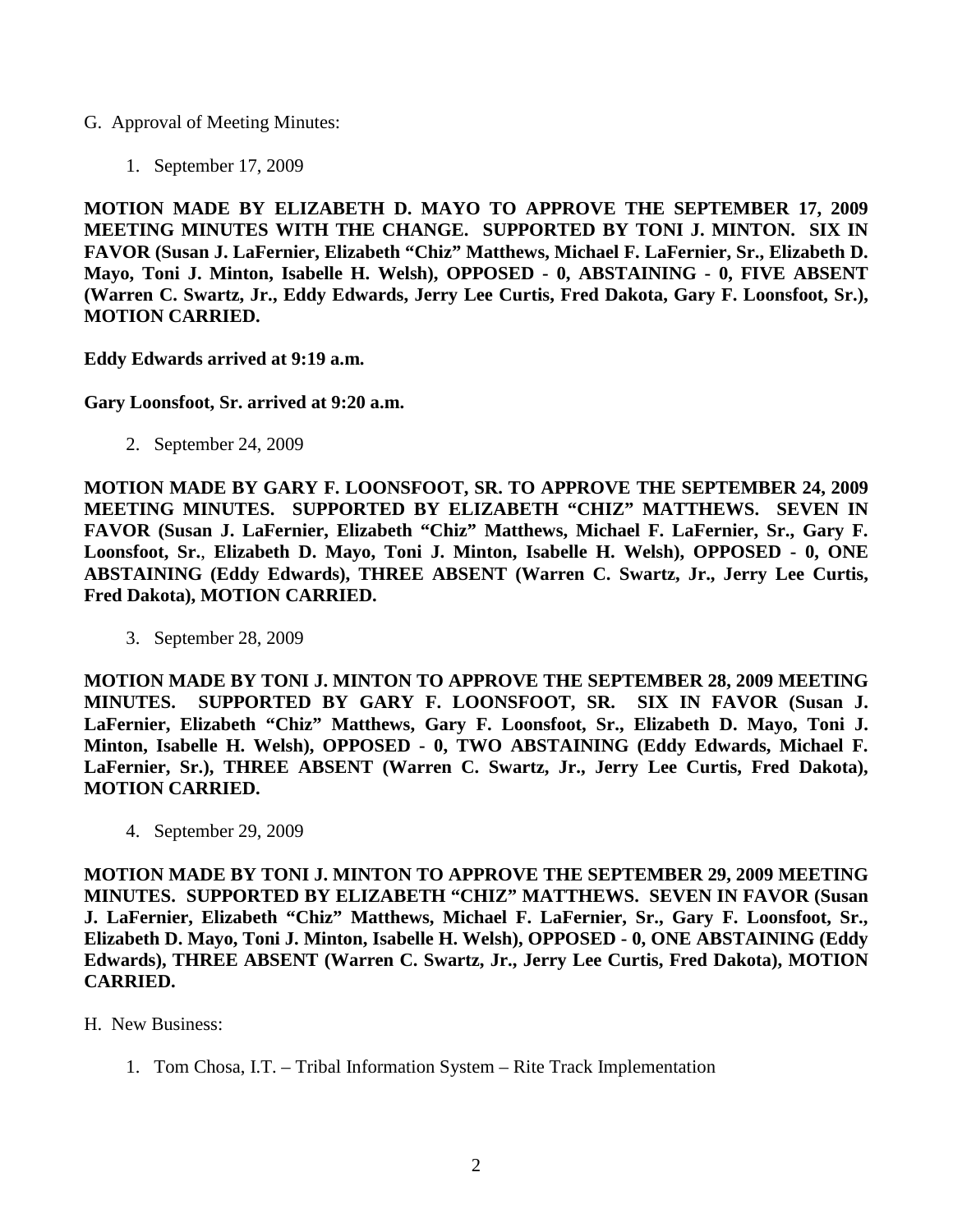Tom presented the Council with the idea of an electronic case management for the following departments: Police, Court, Social Services and Enrollment.

Total project cost \$97,459.00. The departments will share the majority of the costs. Tribal contribution \$28,866.00 which includes the annual support cost of \$9,581.00

**MOTION MADE BY ELIZABETH D. MAYO TO APPROVE \$29,000.00 FOR THE RITE TRACK INFORMATION SYSTEM. SUPPORTED BY MICHAEL F. LAFERNIER, SR. EIGHT IN FAVOR (Susan J. LaFernier, Elizabeth "Chiz" Matthews, Eddy Edwards, Michael F. LaFernier, Sr., Gary F. Loonsfoot, Sr., Elizabeth D. Mayo, Toni J. Minton, Isabelle H. Welsh), OPPOSED - 0, ABSTAINING - 0, THREE ABSENT (Warren C. Swartz, Jr., Jerry Lee Curtis, Fred Dakota), MOTION CARRIED.**

## **Break: 10:58 – 11:08 a.m.**

2. Jim Stingle, Grant Writer – Resolution KB-1731-2010 Department of Justice Adult Drug Court Discretionary Grant Program up to \$350,000.00 for 3 years with a 25% match

**MOTION MADE BY SUSAN J. LAFERNIER TO APPROVE RESOLUTION KB-1731-2010 FOR THE ADULT DRUG COURT DISCRETIONARY GRANT PROGRAM FROM THE U.S. DEPARTMENT OF JUSTICE OFFICE OF JUSTICE PROGRAMS BUREAU OF JUSTICE ASSISTANCE. SUPPORTED BY TONI J. MINTON. EIGHT IN FAVOR (Susan J. LaFernier, Elizabeth "Chiz" Matthews, Eddy Edwards, Michael F. LaFernier, Sr., Gary F. Loonsfoot, Sr., Elizabeth D. Mayo, Toni J. Minton, Isabelle H. Welsh), OPPOSED - 0, ABSTAINING - 0, THREE ABSENT (Warren C. Swartz, Jr., Jerry Lee Curtis, Fred Dakota), MOTION CARRIED.** 

[Move to Closed Session]

1. JoAnn Jaukkuri – Personal Issue

**MOTION MADE BY GARY F. LOONSFOOT, SR. TO GO INTO CLOSED SESSION AT 11:21 A.M. SUPPORTED BY ISABELLE H. WELSH. FOUR IN FAVOR (Elizabeth "Chiz" Matthews, Eddy Edwards, Gary F. Loonsfoot, Sr., Isabelle H. Welsh), THREE OPPOSED (Susan J. LaFernier, Elizabeth D. Mayo, Toni J. Minton), ABSTAINING - 0, FOUR ABSENT (Warren C. Swartz, Jr., Jerry Lee Curtis, Fred Dakota, Michael F. LaFernier, Sr.), MOTION CARRIED.**

(Mike LaFernier, Sr. out of the room)

**MOTION MADE BY GARY F. LOONSFOOT, SR. TO GO INTO OPEN SESSION AT 11:36 A.M. SUPPORTED BY ELIZABETH D. MAYO. EIGHT IN FAVOR (Susan J. LaFernier, Elizabeth "Chiz" Matthews, Eddy Edwards, Michael F. LaFernier, Sr., Gary F. Loonsfoot, Sr., Elizabeth D. Mayo, Toni J. Minton, Isabelle H. Welsh), OPPOSED - 0, ABSTAINING - 0, THREE ABSENT (Warren C. Swartz, Jr., Jerry Lee Curtis, Fred Dakota), MOTION CARRIED.**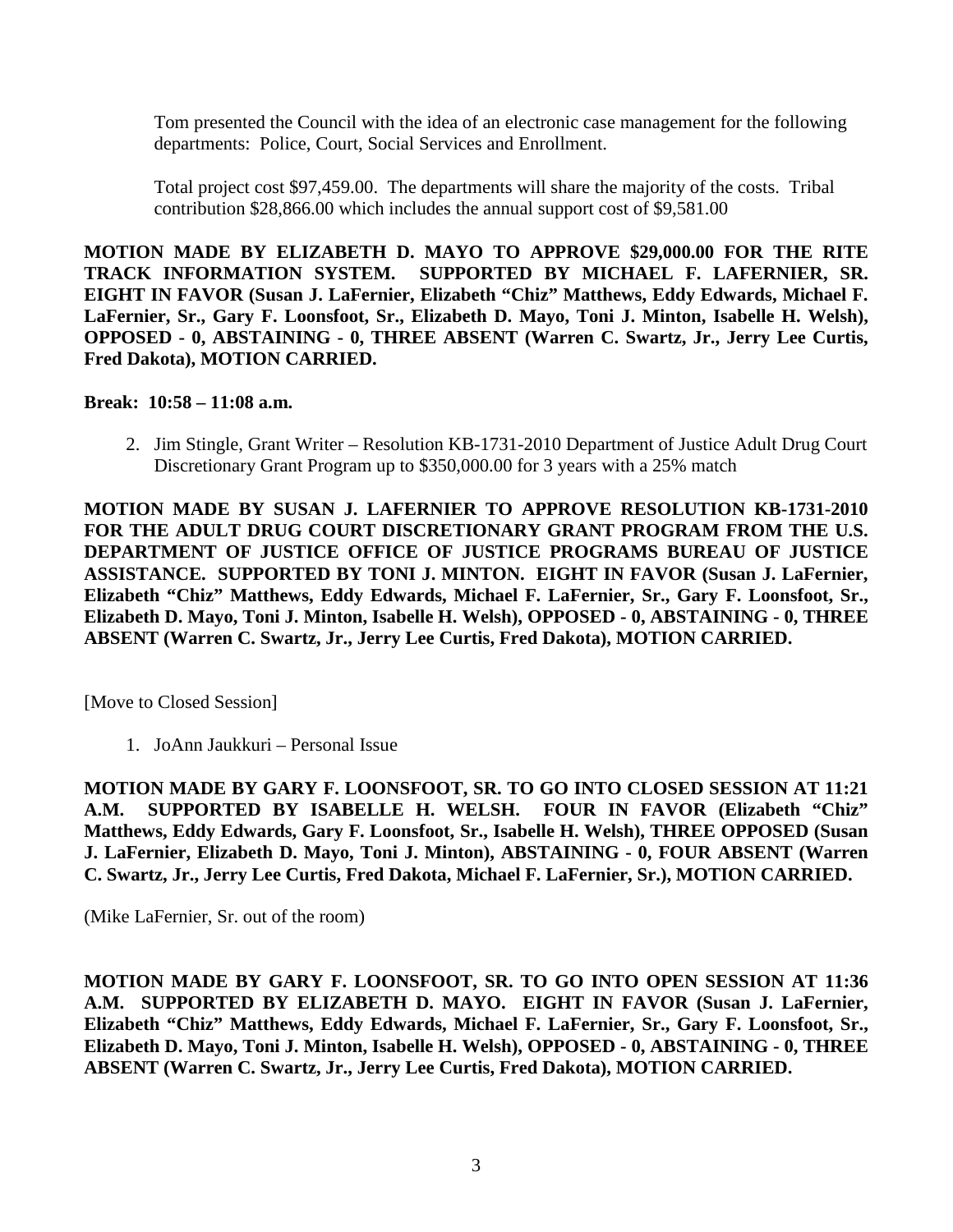**MOTION MADE BY ELIZABETH D. MAYO TO APPROVE A TANK OF GAS FROM THE PINES FOR JOANN JAUKKURI TO ATTEND HER DISABILITY HEARING IN MARQUETTE AND THE PER DIEM LUNCH RATE FOR JOANN AND HER DRIVER. SUPPORTED BY SUSAN J. LAFERNIER, SR. EIGHT IN FAVOR (Susan J. LaFernier, Elizabeth "Chiz" Matthews, Eddy Edwards, Michael F. LaFernier, Sr., Gary F. Loonsfoot, Sr., Elizabeth D. Mayo, Toni J. Minton, Isabelle H. Welsh), OPPOSED - 0, ABSTAINING - 0, THREE ABSENT (Warren C. Swartz, Jr., Jerry Lee Curtis, Fred Dakota), MOTION CARRIED.** 

[New Business:]

3. Todd Warner, NRD – Upcoming HACCP Training Course at the Bay Mills Resort in Brimley, MI on March 9-11

**MOTION MADE BY EDDY EDWARDS TO APPROVE THE HACCP TRAINING FOR UP TO EIGHT PEOPLE AND TO TAKE THE FUNDS FROM THE DONATION BUDGET, UP TO \$658.00 PER PERSON. SUPPORTED BY GARY F. LOONSFOOT, SR. EIGHT IN FAVOR (Susan J. LaFernier, Elizabeth "Chiz" Matthews, Eddy Edwards, Michael F. LaFernier, Sr., Gary F. Loonsfoot, Sr., Elizabeth D. Mayo, Toni J. Minton, Isabelle H. Welsh), OPPOSED - 0, ABSTAINING - 0, THREE ABSENT (Warren C. Swartz, Jr., Jerry Lee Curtis, Fred Dakota), MOTION CARRIED.**

4. William Emery, Vice President – Resolution KB-1735-2010 NIGA Membership Renewal for \$7,500.00 and the Delegate/Alternates

**MOTION MADE BY MICHAEL F. LAFERNIER, SR. TO APPROVE RESOLUTION KB-1735- 2010 NIGA MEMBERSHIP RENEWAL. SUPPORTED BY TONI J. MINTON. EIGHT IN FAVOR (Susan J. LaFernier, Elizabeth "Chiz" Matthews, Eddy Edwards, Michael F. LaFernier, Sr., Gary F. Loonsfoot, Sr., Elizabeth D. Mayo, Toni J. Minton, Isabelle H. Welsh), OPPOSED - 0, ABSTAINING - 0, THREE ABSENT (Warren C. Swartz, Jr., Jerry Lee Curtis, Fred Dakota), MOTION CARRIED.**

- I. Closed Session:
	- 2. Mike Cardinal, Compliance Officer, KBIC Gaming Commission
		- a) Action 008-2010 (Replaces 005-2010) Postponement Hearing Employee #KB-111-09
		- b) Action 009-2010 (Replaces 006-2010) Postponement Hearing Employee #KB-255-09
		- c) Action 010-2010 Review Annual Report Baraga Casino
		- d) Action 011-2010 Review Annual Report Marquette Casino
		- e) Action 012-2010 Review Annual Report Big Bucks Bingo
	- 3. John Baker, Attorney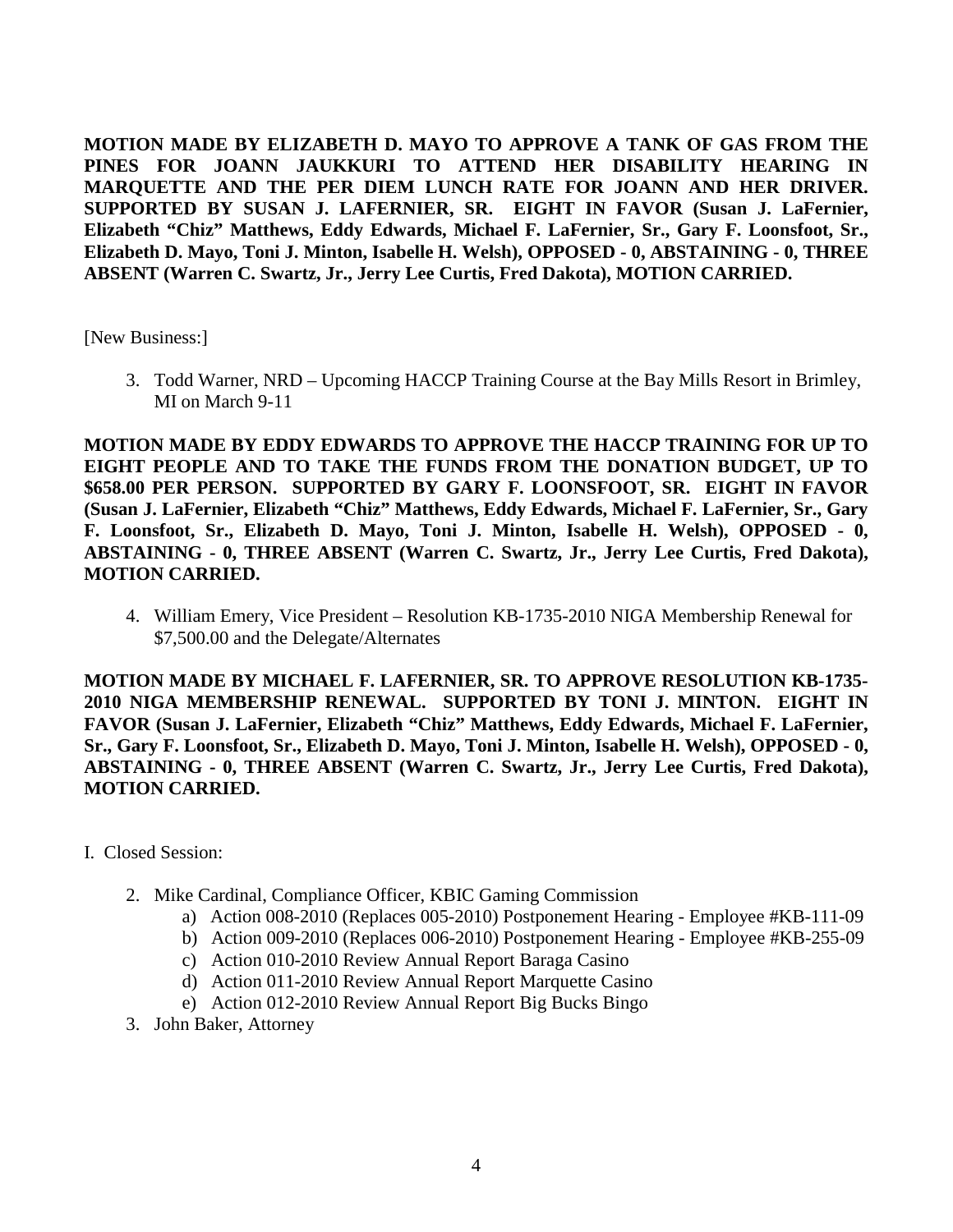**MOTION MADE BY TONI J. MINTON TO GO INTO CLOSED SESSION AT 11:50 A.M. SUPPORTED BY ELIZABETH "CHIZ" MATTHEWS. SEVEN IN FAVOR (Susan J. LaFernier, Elizabeth "Chiz" Matthews, Eddy Edwards, Michael F. LaFernier, Sr., Gary F. Loonsfoot, Sr., Toni J. Minton, Isabelle H. Welsh), ONE OPPOSED (Elizabeth D. Mayo), ABSTAINING - 0, THREE ABSENT (Warren C. Swartz, Jr., Jerry Lee Curtis, Fred Dakota), MOTION CARRIED.**

**Lunch: 11:54 a.m. – 1:15 p.m.** 

**Toni Minton left at 11:54 a.m.** 

**Mike LaFernier, Sr. returned from lunch at 2:00 p.m.**

**MOTION MADE BY MICHAEL F. LAFERNIER, SR. TO GO INTO OPEN SESSION AT 2:18 P.M. SUPPORTED BY ISABELLE H. WELSH. SEVEN IN FAVOR (Susan J. LaFernier, Elizabeth "Chiz" Matthews, Eddy Edwards, Michael F. LaFernier, Sr., Gary F. Loonsfoot, Sr., Elizabeth D. Mayo, Isabelle H. Welsh), OPPOSED - 0, ABSTAINING - 0, FOUR ABSENT (Warren C. Swartz, Jr., Jerry Lee Curtis, Fred Dakota, Toni J. Minton), MOTION CARRIED.** 

**Break: 2:19 – 2:29 p.m.** 

**MOTION MADE BY EDDY EDWARDS TO ISSUE A \$50.00 FINE ON THE GAMING COMMISSION ISSUE GAMING ACTION #008-2010 BASED ON THE REPORT GIVEN. SUPPORTED BY GARY F. LOONSFOOT, SR. TWO IN FAVOR (Eddy Edwards, Gary F. Loonsfoot, Sr.), FIVE OPPOSED (Susan J. LaFernier, Elizabeth "Chiz" Matthews, Michael F. LaFernier, Sr., Elizabeth D. Mayo, Isabelle H. Welsh), ABSTAINING - 0, FOUR ABSENT (Warren C. Swartz, Jr., Jerry Lee Curtis, Fred Dakota, Toni J. Minton), MOTION DEFEATED.** 

Gary Loonsfoot, Sr. stated his favor: He believes the Council is ultimately responsible for the assets of the casinos and if a member of the commission is denied access to the vault, to check if the tokens have been destroyed, it is a red flag that something is wrong and he would like to know what they are hiding.

**MOTION MADE BY SUSAN J. LAFERNIER TO POSTPONE ACTION #008-2010 AND #009- 2010 AND MEET WITH MR. BUSSEY NEXT THURSDAY. SUPPORTED BY MICHAEL F. LAFERNIER, SR. FIVE IN FAVOR (Susan J. LaFernier, Elizabeth "Chiz" Matthews, Michael F. LaFernier, Sr., Elizabeth D. Mayo, Isabelle H. Welsh), TWO OPPOSED (Eddy Edwards, Gary F. Loonsfoot, Sr.), ABSTAINING - 0, FOUR ABSENT (Warren C. Swartz, Jr., Jerry Lee Curtis, Fred Dakota, Toni J. Minton), MOTION CARRIED.**